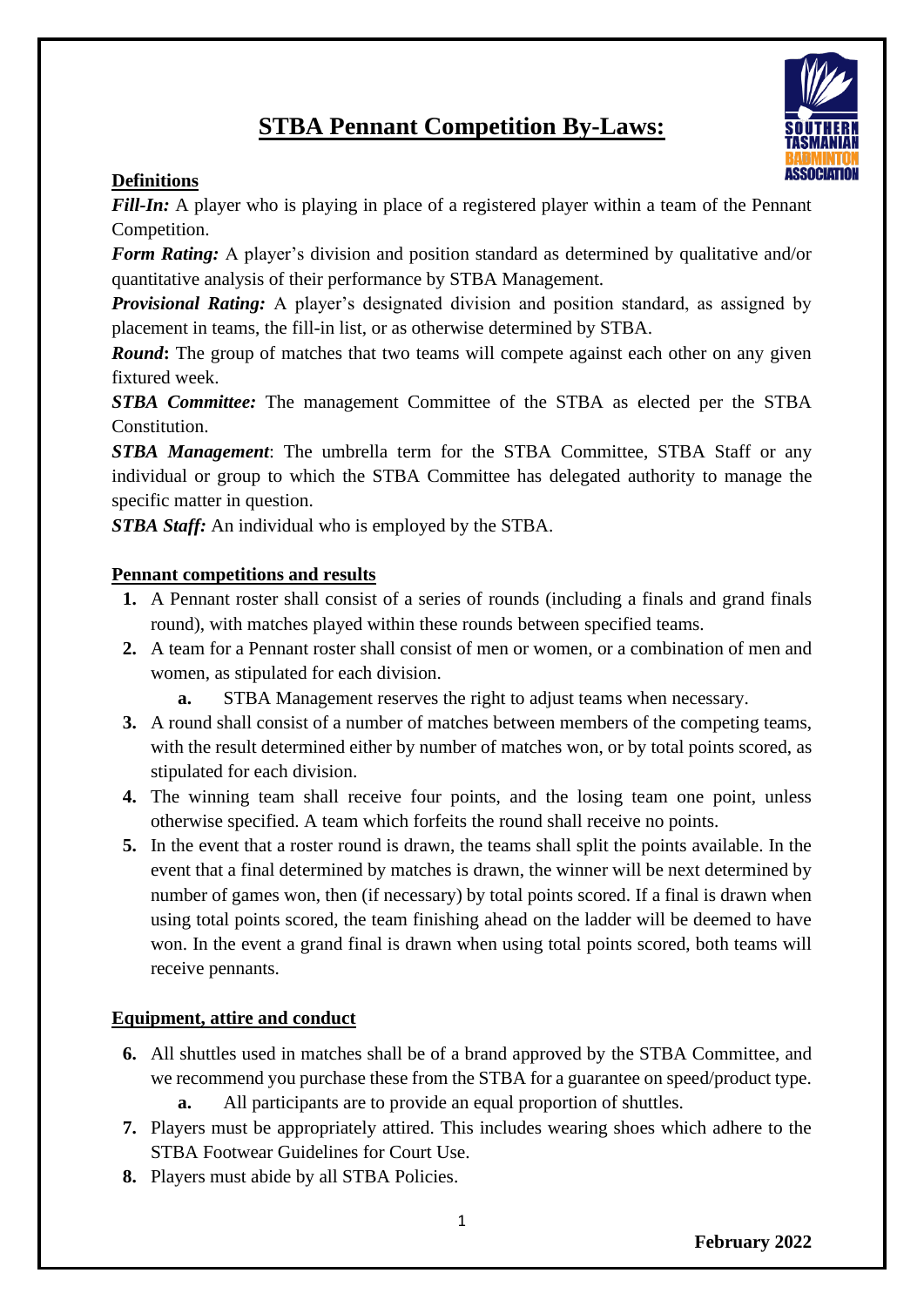#### **Round procedure**

- **9.** All rounds must commence at the indicated start time at sign up, or at any other time stipulated by STBA Management.
	- **a.** A round may commence earlier than the stipulated time if a majority of players participating agree and if approved by staff where courts are available.
- **10.** At the completion of each match any player may take a break not exceeding five minutes in duration at their discretion.
- **11.** All team members' names shall be entered on the score sheet (where not already printed). The first name and surname of any fill-in player must be entered next to the player they replace. Once entered, names shall not be altered without opposition consent.
- **12.** Team members must be entered in the score sheet in order of rating, unless otherwise approved by STBA Management.

**a.** No player (including fill-in players) is permitted to play below their provisional or form rating, as determined by STBA Management, except under section 29.

**13.** The order of play shall be as listed on the score sheet, unless otherwise agreed by a majority of both teams.

**a.** In the event of a disagreement, the order as listed shall stand.

- **14.** Completed score sheets shall be left in the score sheet box at the STBA centre foyer or with STBA Staff at the reception on the night of play.
- **15.** Except where otherwise stipulated, the rules of play shall be the Laws of Badminton as adopted by the Badminton World Federation.

# **Match & round cancellations**

- **16.** STBA Management may be required to cancel matches due to unforeseen circumstances, including (but not limited to) power outages, building degradation, or for reasons of player safety (including condensation on the courts).
- **17.** If a match is cancelled under section 15, the round for that division will be cancelled, and not rescheduled.
	- **a.** This section will not apply to a finals match.
- **18.** If the total number of matches yet to be played across the entire division for a round is more than half of the total number of matches to be played, then the round will be cancelled, with no points allocated to any team.
- **19.** If half or more of the total number of matches played across the entire division for a round have been played, points will be allocated based on the matches completed.
- **20.** In the event that a final is cancelled and it cannot be rescheduled, the winner will be**:**
	- **a.** The team winning the greater number of matches or scoring the most points (as applicable for that division), if half or more of the matches have been played prior to cancellation.
	- **b.** The team finishing higher on the ladder, if fewer than half of the matches have been played.**.**
	- **c.** Both teams, if the cancellation prevents the full conclusion of a grand final.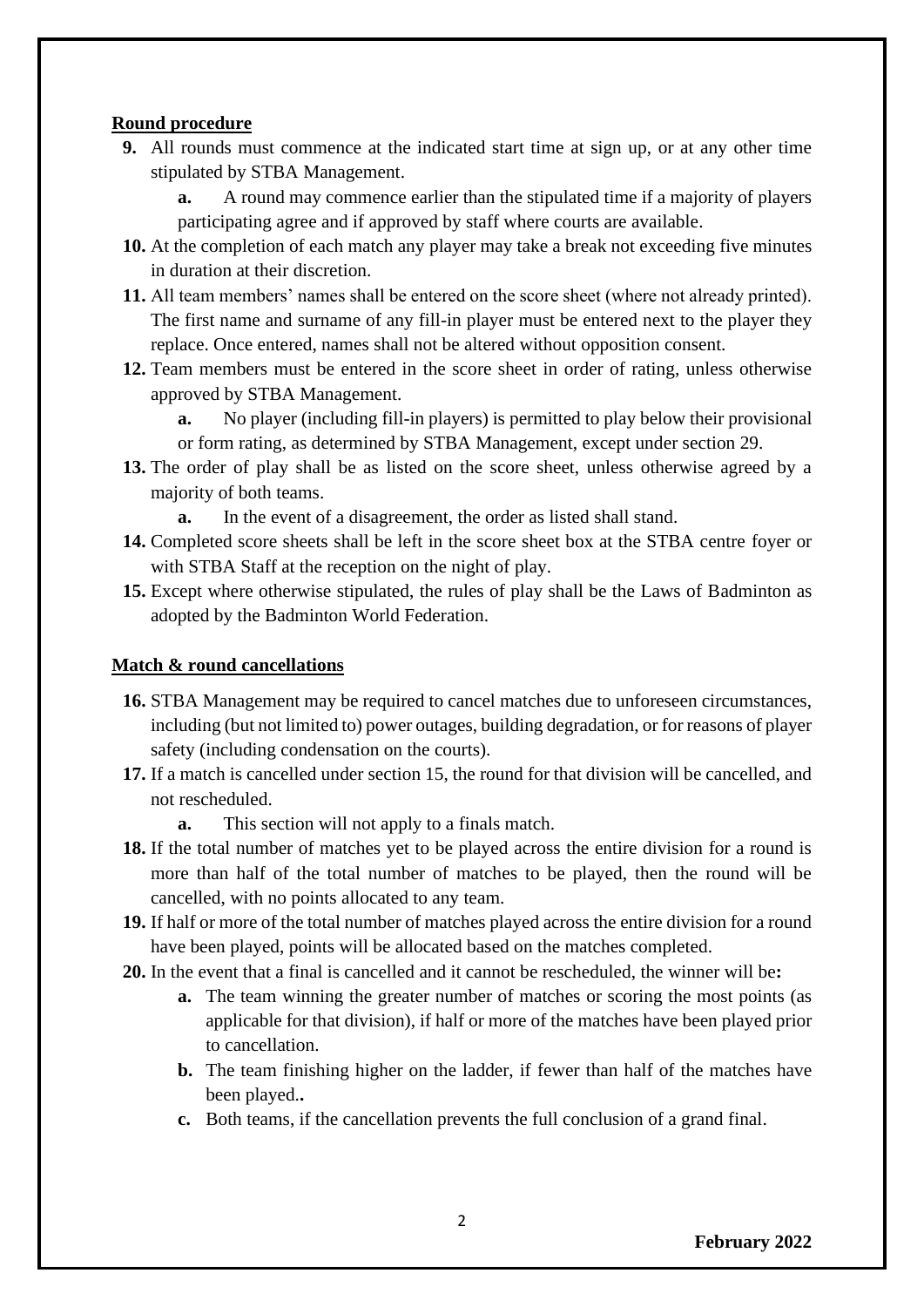#### **Umpires**

- **21.** All matches are to be umpired where possible, with each team sharing the task equally, unless otherwise permitted by STBA Management.
- **22.** A team is permitted to replace an opposing team's umpire with another umpire from the opposing team where the original umpire's decisions are continually inefficient.
- **23.** Players may call for a service judge. When requested to do so, umpires must appoint a service judge immediately.

### **Players not present**

- **24.** If all players are not present to commence a round within 15 minutes of the appointed start time, then the offending team will forfeit all games for which they cannot produce an eligible player.
- **25.** If a team cannot produce a player or players to ensure the continuity of a match, and if no other games can be played, then the offending team will forfeit all remaining games.
- **26.** STBA Management may also deem the match forfeited by the offending team, if such penalty is appropriate in the circumstances.
- **27.** If a player forfeits a match due to injury or illness, that player cannot take further part in matches later on in the night. Once a forfeiture is made, all of the remaining games for that player are forfeited.

### **Eligibility of players**

- **28.** All players in each team must be registered members of the STBA.
	- **a.** This includes all fill-in players.
- **29.** All players must be a minimum of twelve years of age at the time nominations close.
	- **a.** STBA Management may make exception upon request.
- **30.** No player or fill-in may play with more than one team in the same division in the one roster week, except as provided in section 31.

#### **Fill-ins**

- **31.** For roster matches, a fill-in must be either:
	- **a.** A player from a lower division in the current STBA Pennant roster; or
	- **b.** A player with an STBA provisional or form rating lower than that of the player she/he replaces; or
	- **c.** A player of the same line from the bye team (where applicable).
- **32.** STBA Management may permit otherwise eligible players from the same division to play for multiple teams in the same roster week, or if necessary impose appropriate handicaps to allow players with higher ratings to fill in, only if:
	- **a.** A player in the lowest division gives reasonable notice to STBA Management that she/he will be absent, and that despite best efforts she/he has not been able to arrange an eligible player to fill in; and
	- **b.** STBA Management have likewise been unsuccessful in producing a player to fill in; and